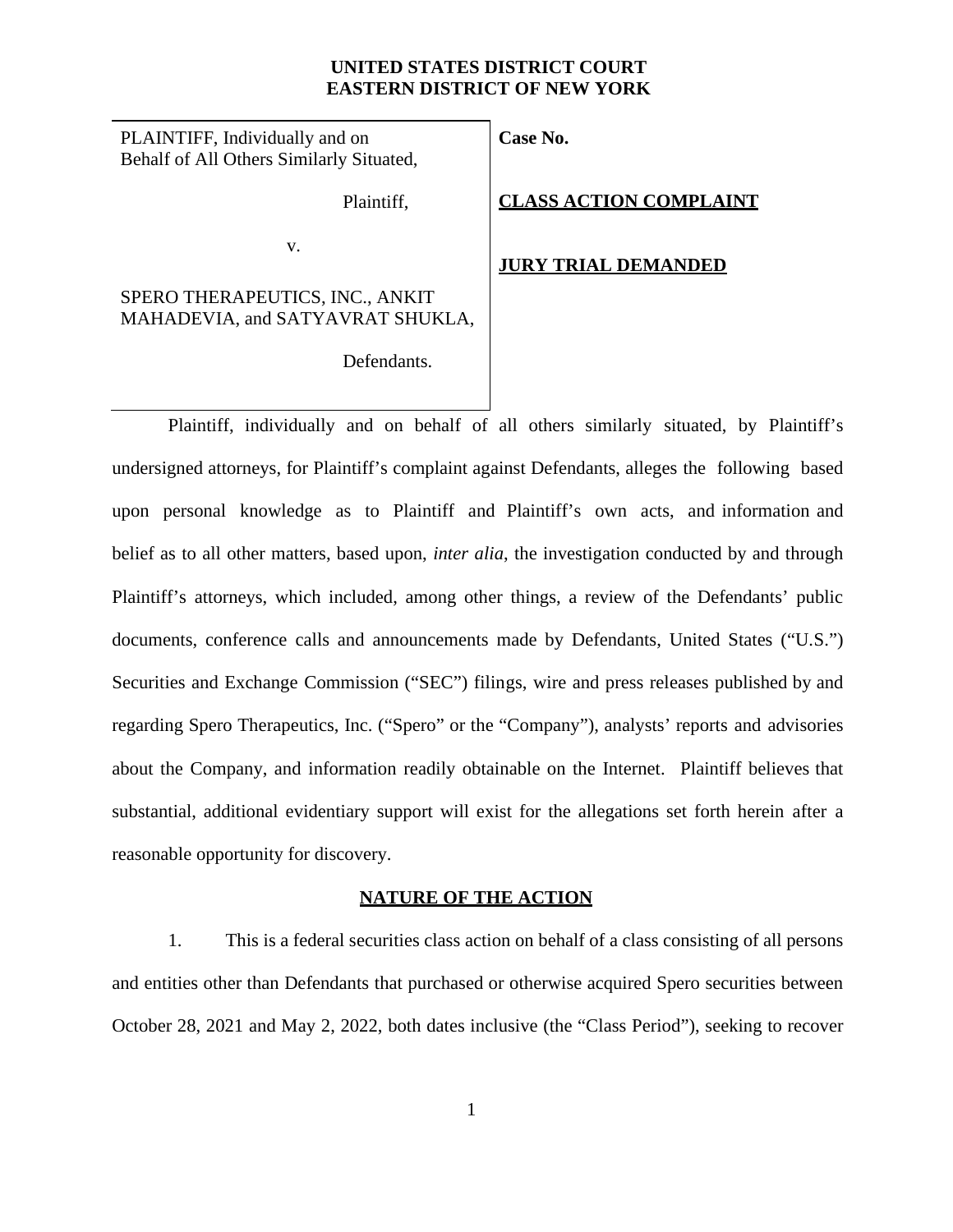damages caused by Defendants' violations of the federal securities laws and to pursue remedies under Sections 10(b) and 20(a) of the Securities Exchange Act of 1934 (the "Exchange Act") and Rule 10b-5 promulgated thereunder, against the Company and certain of its top officials.

2. Spero, a clinical-stage biopharmaceutical company, focuses on identifying, developing, and commercializing treatments for multi-drug resistant (MDR) bacterial infections and rare diseases in the United States. The Company's product candidates include Tebipenem Pivoxil Hydrobromide (HBr), an oral carbapenem-class antibiotic to treat complicated urinary tract infections, including pyelonephritis for adults.

3. On October 28, 2021, Spero announced that it had submitted a New Drug Application ("NDA") to the U.S. Food and Drug Administration ("FDA") for Tebipenem HBr for the Treatment of Complicated Urinary Tract Infections including Pyelonephritis (the "Tebipenem HBr NDA").

4. Throughout the Class Period, Defendants made materially false and misleading statements regarding the Company's business, operations, and prospects. Specifically, Defendants made false and/or misleading statements and/or failed to disclose that: (i) the data submitted in support of the Tebipenem HBr NDA were insufficient to obtain FDA approval; (ii) accordingly, it was unlikely that the FDA would approve the Tebipenem HBr NDA in its current form; (iii) the foregoing would necessitate a significant workforce reduction and restructuring of Spero's operations; and (iv) as a result, the Company's public statements were materially false and misleading at all relevant times.

5. On March 31, 2022, Spero issued a press release announcing the Company's fourth quarter and full year 2021 financial results. In the press release, Spero disclosed that "[t]he U.S. Food and Drug Administration (FDA) has notified Spero that, as part of its ongoing review of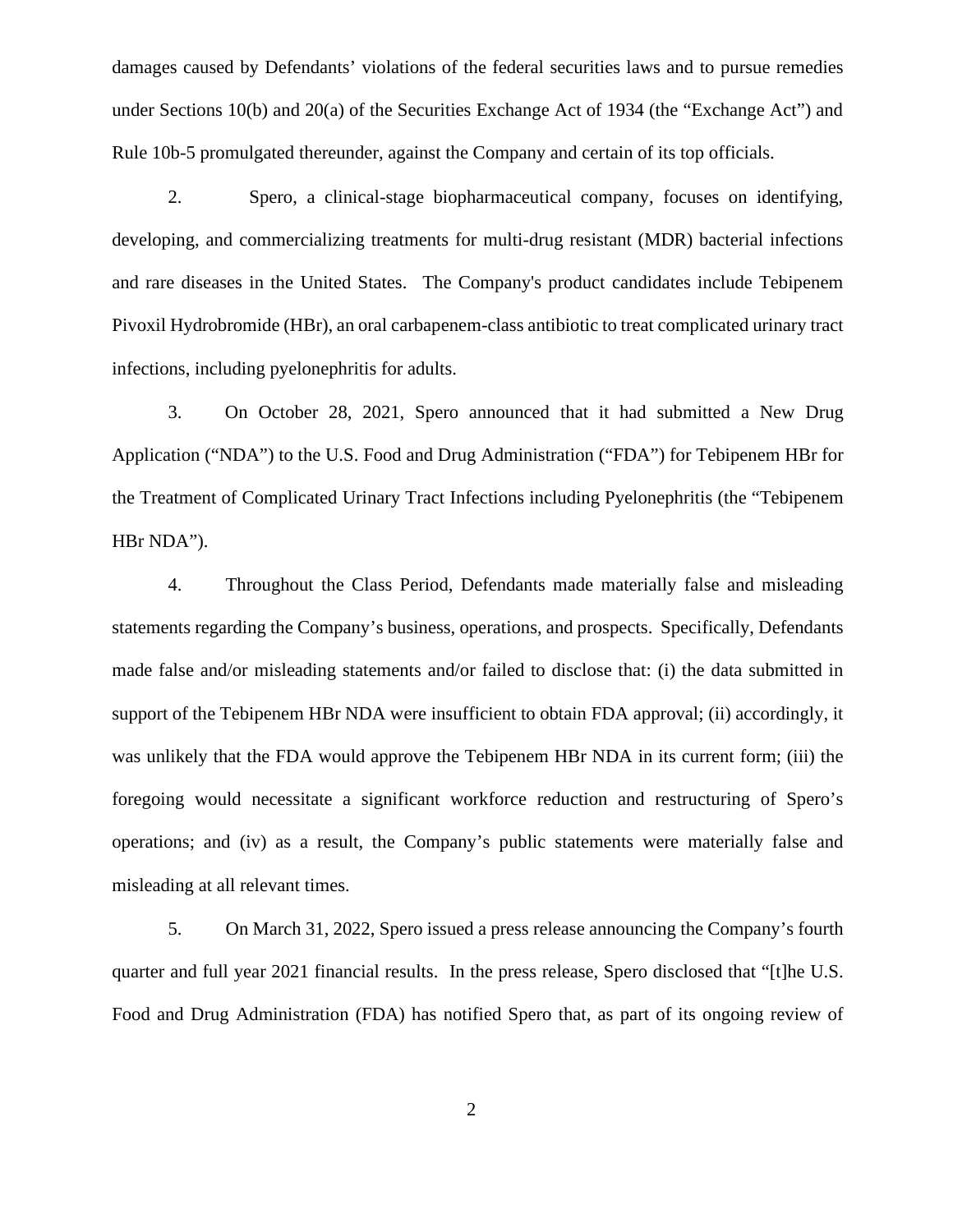Spero's New Drug Application (NDA) for tebipenem HBr, it has identified deficiencies that preclude discussion of labeling and post-marketing requirements/commitments at this time."

6. On this news, Spero's stock price fell \$1.59 per share, or 18.27%, to close at \$7.11 per share on April 1, 2022.

7. Then on May 3, 2022, Spero issued a press release announcing "that it will immediately defer current commercialization activities for tebipenem HBr based on feedback from a recent Late Cycle Meeting (LCM) with the U.S. Food and Drug Administration (FDA) regarding Spero's New Drug Application (NDA) for tebipenem HBr[,]" and that, "[a]lthough the review is still ongoing and the FDA has not yet made any final determination regarding approvability, the discussion suggested that the data package may be insufficient to support approval during this review cycle." Specifically, the FDA advised the Company, in relevant part, that the FDA's separate analysis of the relevant study population had "reduce[d] the number of evaluable patients in the primary analysis population compared with those resulting from the trial's pre-specified micro-ITT population as outlined in the statistical analysis plan" and [a]s a result, the FDA considers that the pre-specified non-inferiority margin of -12.5% was not met." Further, the press release advised that, "[i]n connection with this development, Spero announced that it is undertaking a reduction in its workforce by approximately 75% and a restructuring of its operations to reduce operating costs and reallocate resources."

8. On this news, Spero's stock price fell \$3.24 per share, or 63.65%, to close at \$1.85 per share on May 3, 2022.

9. As a result of Defendants' wrongful acts and omissions, and the precipitous decline in the market value of the Company's securities, Plaintiff and other Class members have suffered significant losses and damages.

3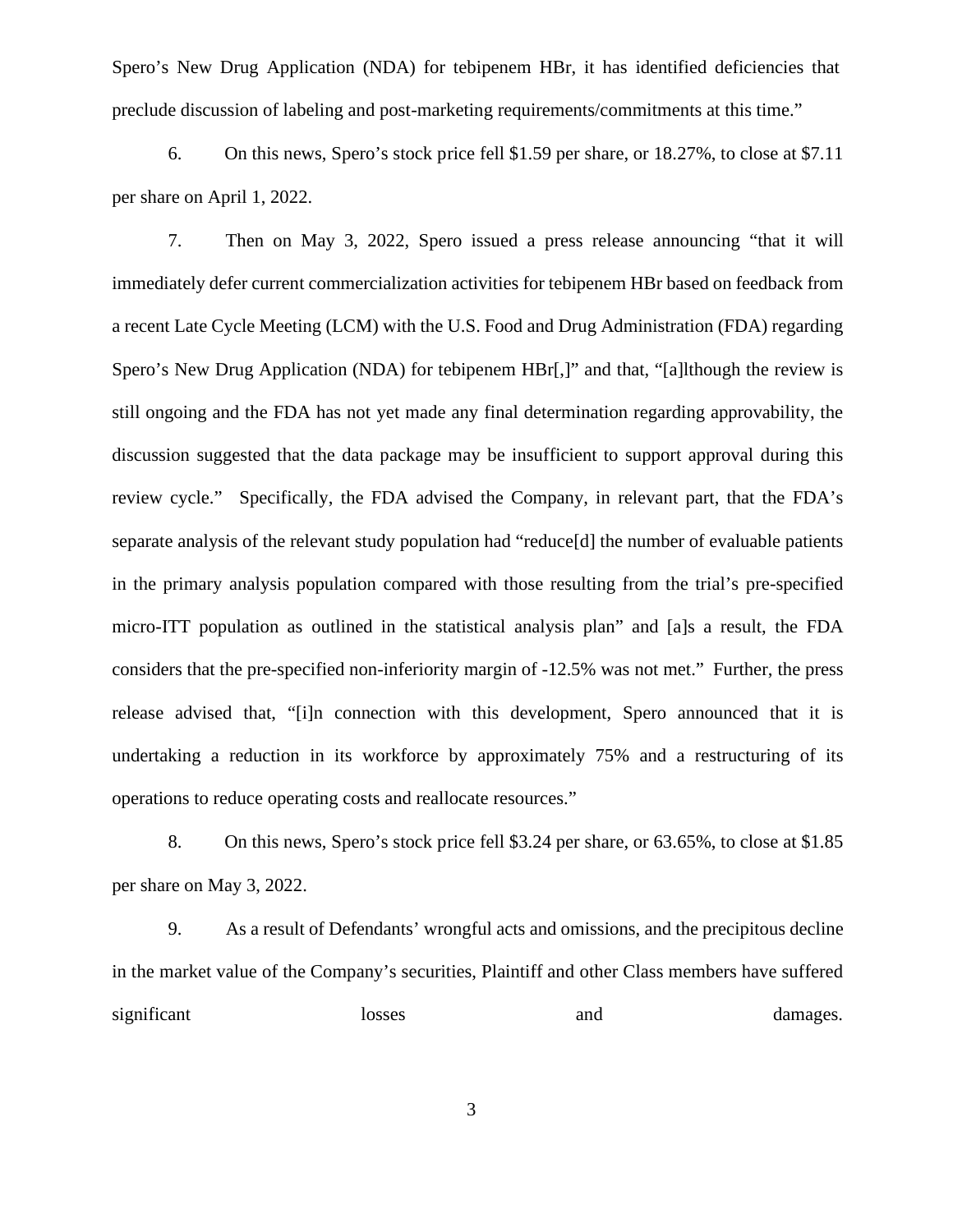#### **JURISDICTION AND VENUE**

10. The claims asserted herein arise under and pursuant to Sections 10(b) and 20(a) of the Exchange Act (15 U.S.C. §§ 78j(b) and 78t(a)) and Rule 10b-5 promulgated thereunder by the SEC (17 C.F.R. § 240.10b-5).

11. This Court has jurisdiction over the subject matter of this action pursuant to 28 U.S.C. § 1331 and Section 27 of the Exchange Act.

12. Venue is proper in this Judicial District pursuant to Section 27 of the Exchange Act (15 U.S.C. § 78aa) and 28 U.S.C. § 1391(b) as the alleged misstatements entered and subsequent damages took place in this Judicial District. Pursuant to Spero's most recently filed Quarterly Report with the SEC, as of May 12, 2022, there were 32,821,544 shares of the Company's common stock outstanding. Spero's securities trade on the Nasdaq Global Select Market ("NASDAQ"). Accordingly, there are presumably hundreds, if not thousands, of investors in Spero securities located within the U.S., some of whom undoubtedly reside in this Judicial District.

13. In connection with the acts alleged in this complaint, Defendants, directly or indirectly, used the means and instrumentalities of interstate commerce, including, but not limited to, the mails, interstate telephone communications, and the facilities of the national securities markets.

### **PARTIES**

14. Plaintiff, as set forth in the attached Certification, acquired the Company's securities at artificially inflated prices during the Class Period and was damaged upon the revelation of the alleged corrective disclosures.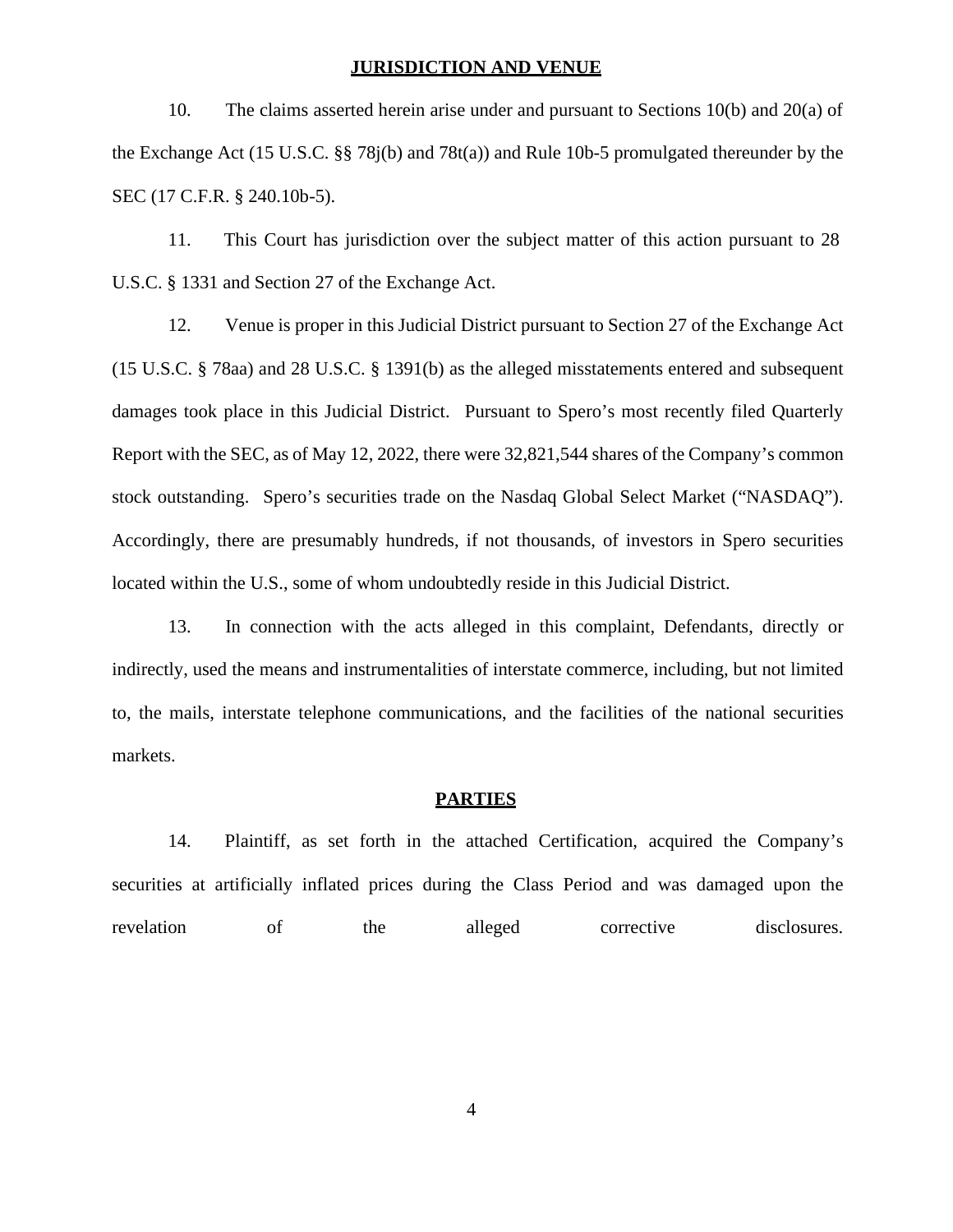15. Defendant Spero is a Delaware corporation with principal executive offices located at 675 Massachusetts Avenue, 14th Floor, Cambridge, Massachusetts 02139. Spero's securities trades on the NASDAQ under the symbol "SPRO."

16. Defendant Ankit Mahadevia ("Mahadevia") has served as the Company's Chief Executive Officer at all relevant times.

17. Defendant Satyavrat Shukla ("Shukla") served as the Company's Chief Financial Officer at all relevant times.

18. Defendants Mahadevia and Shukla are sometimes referred to herein as the "Individual Defendants."

19. The Individual Defendants possessed the power and authority to control the contents of Spero's SEC filings, press releases, and other market communications. The Individual Defendants were provided with copies of Spero's SEC filings and press releases alleged herein to be misleading prior to or shortly after their issuance and had the ability and opportunity to prevent their issuance or to cause them to be corrected. Because of their positions with Spero, and their access to material information available to them but not to the public, the Individual Defendants knew that the adverse facts specified herein had not been disclosed to and were being concealed from the public, and that the positive representations being made were then materially false and misleading. The Individual Defendants are liable for the false statements and omissions pleaded herein.

20. Spero and the Individual Defendants are collectively referred to herein as "Defendants."

5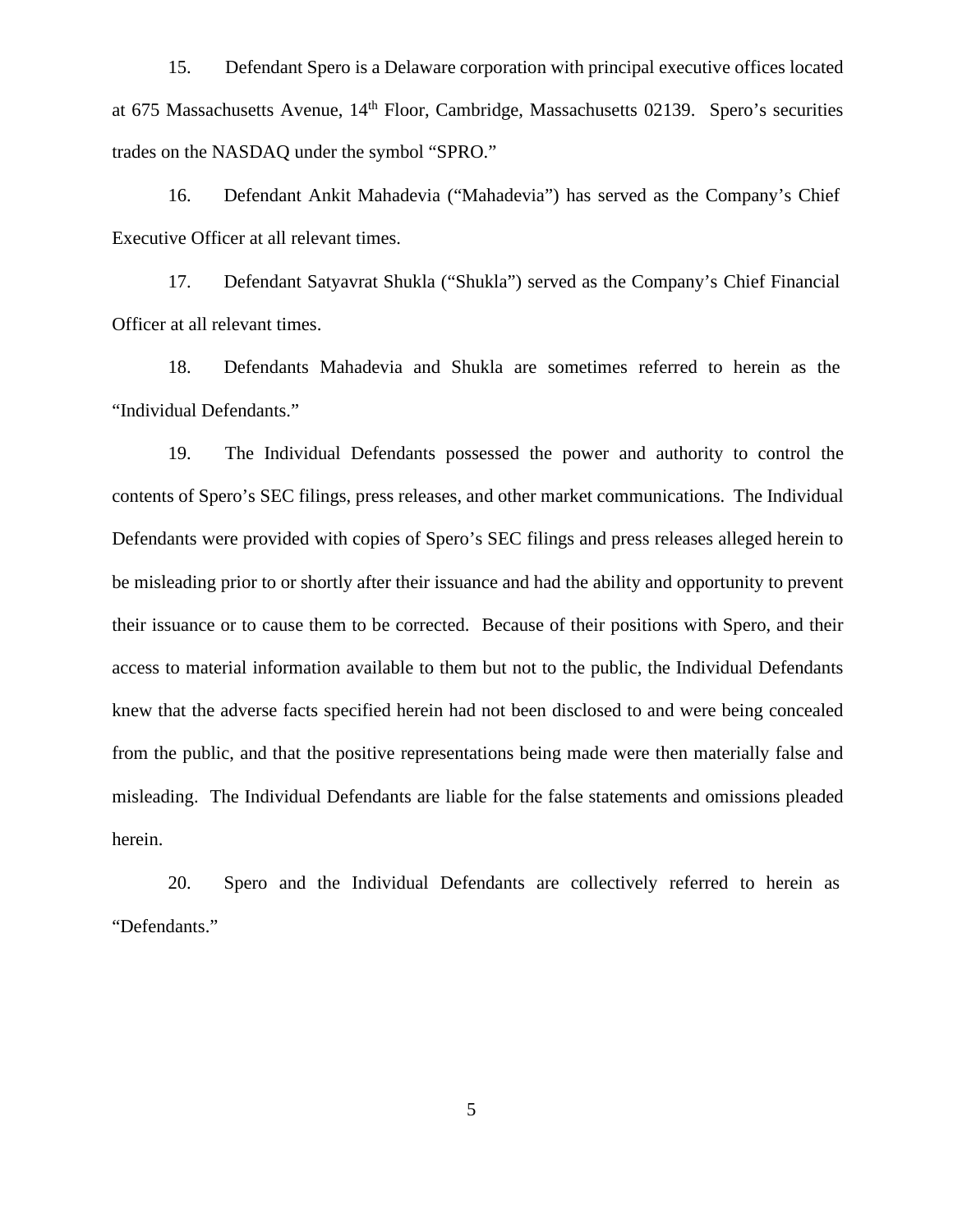#### **SUBSTANTIVE ALLEGATIONS**

#### **Background**

21. Spero, a clinical-stage biopharmaceutical company, focuses on identifying, developing, and commercializing treatments for multi-drug resistant (MDR) bacterial infections and rare diseases in the United States. The Company's product candidates include Tebipenem Pivoxil Hydrobromide (HBr), an oral carbapenem-class antibiotic to treat complicated urinary tract infections, including pyelonephritis for adults.

22. On October 28, 2021, Spero announced that it had submitted the Tebipenem HBr

NDA to the FDA.

### **Materially False and Misleading Statements Issued During the Class Period**

23. The Class Period begins on October 28, 2021, when Spero issued a press release entitled "Spero Therapeutics Submits New Drug Application to U.S. FDA for Tebipenem HBr for the Treatment of Complicated Urinary Tract Infections including Pyelonephritis." The press release stated, in relevant part:

Spero [. . .] today announced the submission of a new drug application (NDA) to the U.S. Food and Drug Administration (FDA), seeking approval for tebipenem HBr tablets for the treatment of complicated urinary tract infections (cUTI), including pyelonephritis, caused by susceptible microorganisms. If approved, tebipenem HBr would be the only oral carbapenem antibiotic available for use in cUTI.

"With the submission of this NDA, we have taken a major step towards potentially providing a substantial number of appropriate cUTI patients with an oral treatment option that could replace historical use of intravenous (IV) therapy," said Ankit Mahadevia, M.D., Chief Executive Officer of Spero Therapeutics. "If approved, we believe tebipenem HBr could help patients significantly, and the avoidance of IV administration could lead to reduced healthcare resource utilization. We look forward to working with the FDA during the NDA review process as we prepare for tebipenem HBr's anticipated launch in the second half of 2022."

The NDA submission includes previously communicated positive data from the Phase 3 ADAPT-PO trial. This data showed that ADAPT-PO met its primary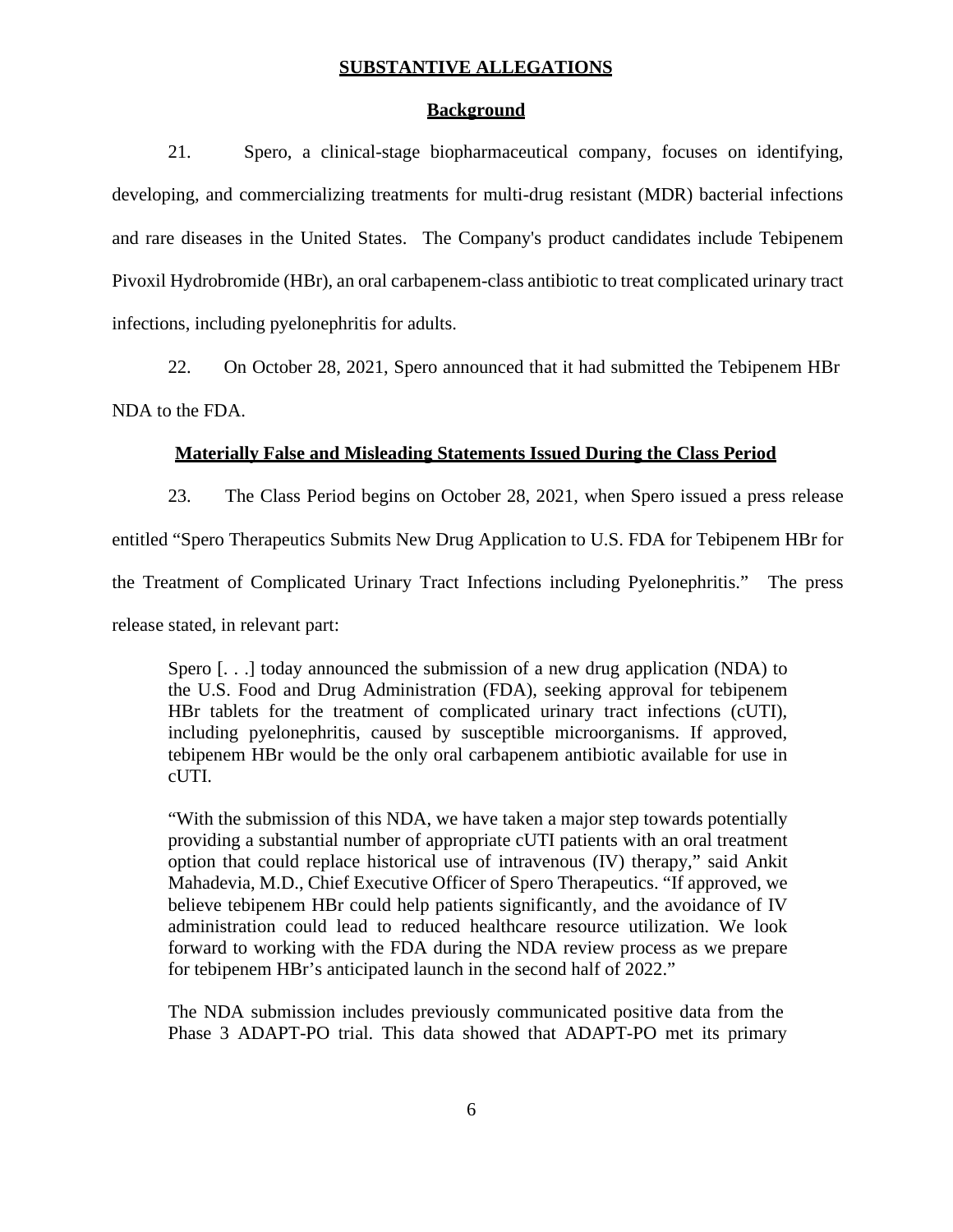endpoint by demonstrating that oral tebipenem HBr was statistically non-inferior to IV ertapenem in the treatment of patients with cUTI and patients with acute pyelonephritis (AP).

24. On November 10, 2021, Spero issued a press release announcing the Company's

Q3 2021 operating results and providing a business update. The press release stated, in relevant

part:

"During the quarter, we strengthened both our leadership team and financial position, while moving tebipenem HBr closer to a point where cUTI patients may soon have a solution to their existing unmet need," said Ankit Mahadevia, M.D., Chief Executive Officer of Spero Therapeutics. "Chief among these accomplishments was our recent NDA submission for tebipenem HBr, which, if approved, would make it the first oral carbapenem antibiotic available for use in  $cUTI.$ ["]

\*\*\*

## **Clinical Highlights and Upcoming Milestones**

### **Tebipenem HBr:**

In October 2021, Spero submitted a new drug application (NDA) to the United States Food and Drug Administration (FDA), seeking approval for tebipenem HBr tablets for the treatment of complicated urinary tract infections (cUTI), including pyelonephritis, caused by susceptible microorganisms. The NDA submission includes previously communicated positive data from ADAPT-PO showing the Phase 3 trial met its primary endpoint by demonstrating that oral tebipenem HBr was statistically non-inferior to intravenous (IV) ertapenem in the treatment of patients with cUTI and patients with acute pyelonephritis (AP). If approved, tebipenem HBr would be the only oral carbapenem antibiotic available for use in cUTI.

The Company expects a commercial launch for tebipenem HBr in the second half of 2022, subject to its approval by the FDA.

25. That same day, Spero hosted an earnings call with investors and analysts to discuss

the Company's Q3 2021 results (the "Q3 2021 Earnings Call"). During the scripted portion of the

Q3 2021 Earnings Call, Defendant Mahadevia stated, in relevant part:

Spero's primary focus remains on preparing for an anticipated tebipenem HBr commercial launch in the second half of 2022. And I'm pleased to say that, over the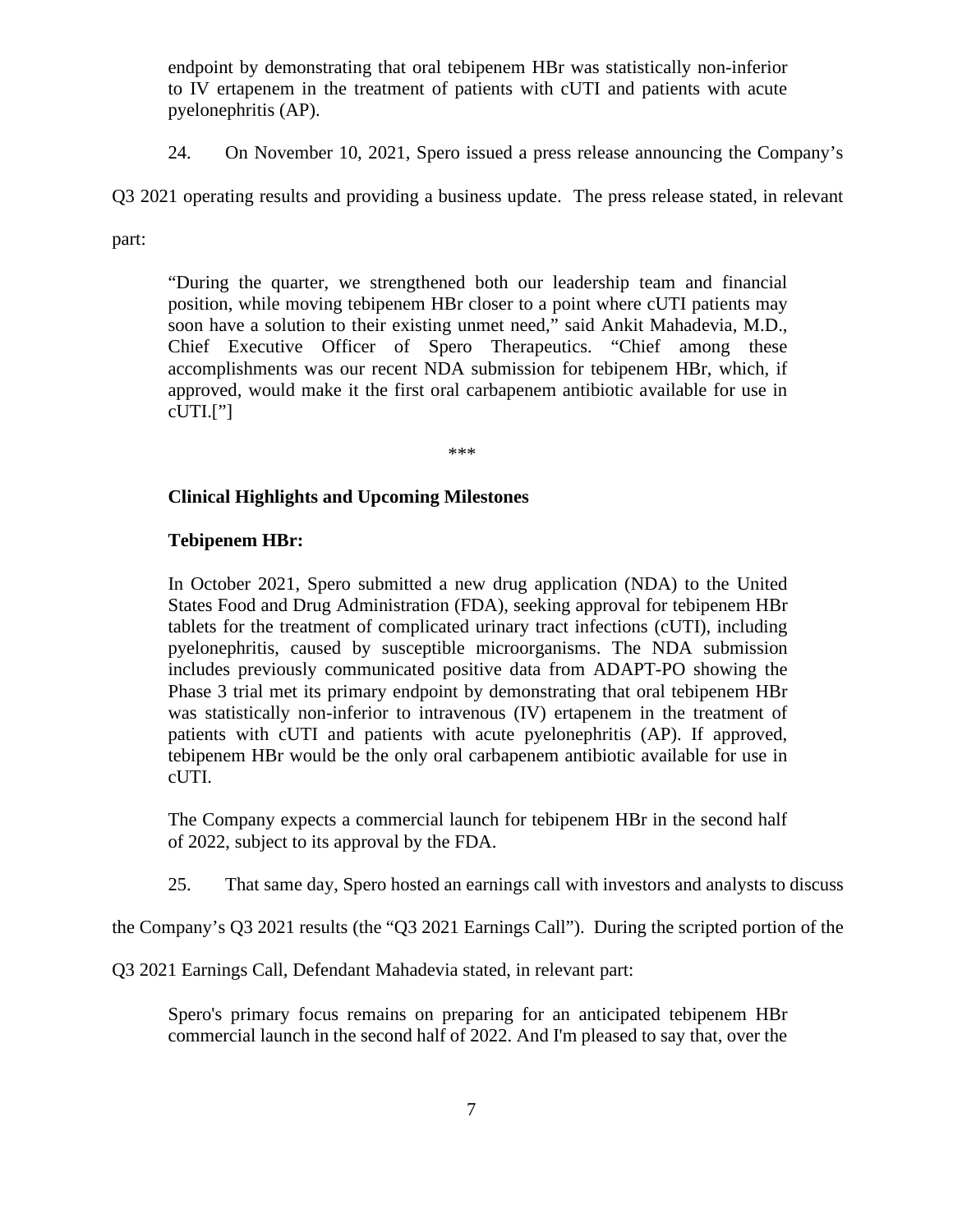past months, we've achieved key milestones to advance our efforts towards this important goal.

Chief among these milestones was our recent submission of an NDA package, seeking approval for tebipenem HBr tablets for the treatment of complicated urinary tract infections, including pyelonephritis caused by susceptible microorganisms. A key part of this NDA package is the positive data set from our Phase III ADAPT-PO clinical trial. These data showed that, ADAPT-PO met its primary endpoint by demonstrating within an all-oral regimen of tebipenem HBr, was non-inferior to an all-IV regimen of ertapenem for the treatment of complicated urinary tract infection or cUTI and acute pyelonephritis or AP.

Previous FDA interactions and written communications support our efforts to advance tebipenem HBr towards commercialization. They indicate the positive results from single well-controlled pivotal trials such as ADAPT-PO, could be sufficient to support the approval of an NDA for tebipenem HBr in the treatment of cUTI, including pyelonephritis.

Further, through a pre-NDA meeting, the FDA also previously endorsed the structure in the form of our recent NDA submission. The agency indicated that, the data set and CMC plan that are now included in the package meet FDA submission standards. Given our submission date of 27 October, we anticipate that, if FDA's initial two-month review during this filing period is successful, the formal NDA review clock will start at the end of the year with a PDUFA date six months from that point or in mid-2022.

26. On January 3, 2022, Spero issued a press release entitled "Spero Therapeutics

Announces FDA Acceptance and Priority Review of New Drug Application for Tebipenem HBr

for the Treatment of Complicated Urinary Tract Infections including Pyelonephritis." The press

release stated, in relevant part:

Spero [. . .] today announced that the U.S. Food and Drug Administration (FDA) has granted Priority Review designation and confirmed the acceptance for substantive review of the New Drug Application (NDA) seeking approval for tebipenem HBr oral tablets for treatment in adult patients with complicated urinary tract infections (cUTI), including acute pyelonephritis, caused by susceptible microorganisms. Tebipenem HBr has been granted Qualified Infectious Disease Product (QIDP), Fast Track, and Priority Review designations for these cUTI indications. The Agency is planning to hold an Advisory Committee meeting to discuss this application and has also set a Prescription Drug User Fee Act (PDUFA) target action date of June 27, 2022.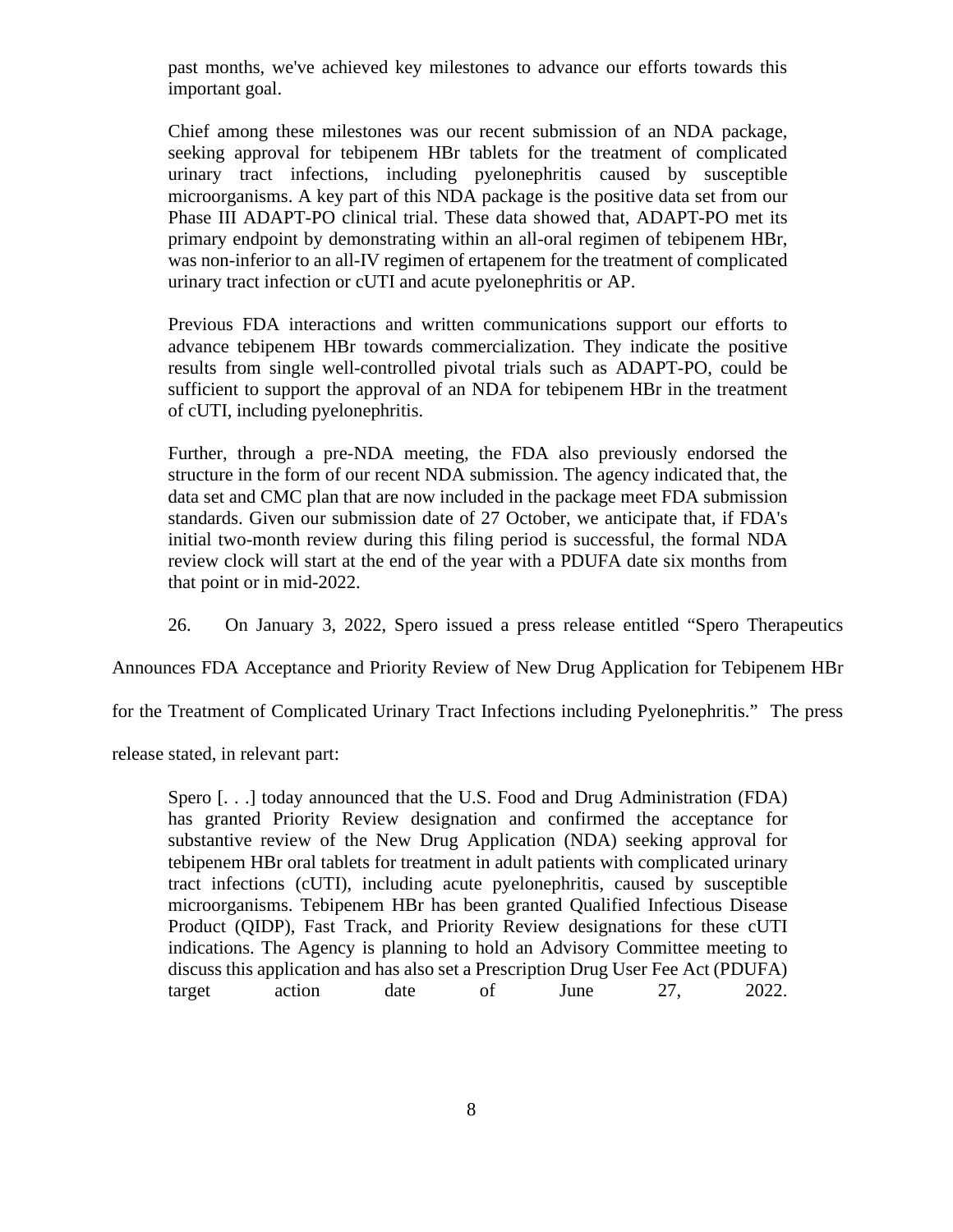"The FDA acceptance of this NDA is a major step forward in our mission to provide patients the first and only oral carbapenem antibiotic to treat cUTI. If approved, tebipenem HBr may provide patients an oral treatment option, allowing them to potentially either recover at home from their infections or leave the hospital sooner," said Ankit Mahadevia, M.D., Chief Executive Officer of Spero. "This is an important accomplishment and an exciting moment for all of us at Spero, as we execute our plan on becoming a commercial organization. We are committed to working closely with the FDA throughout the NDA review process and look forward to tebipenem HBr's anticipated launch in the second half of 2022."

The NDA submission includes previously communicated positive data from the Phase 3 ADAPT-PO trial. These data showed that ADAPT-PO met its primary endpoint by demonstrating that oral tebipenem HBr was statistically non-inferior to intravenous (IV) ertapenem in the treatment of patients with cUTI and patients with acute pyelonephritis (AP).

David Melnick, M.D., Chief Medical Officer of Spero, added, "ADAPT-PO was rigorously designed both to support this NDA and to provide physicians with the confidence needed to prescribe oral tebipenem HBr to appropriate patients in place of IV therapy, if approved. We believe the positive results from the trial have allowed us to accomplish this first goal and indicate that use of tebipenem HBr may ultimately improve patient care and reduce healthcare resource utilization in cUTI."

27. The statements referenced in ¶¶ 23-26 were materially false and misleading because

Defendants made false and/or misleading statements, as well as failed to disclose material adverse facts about the Company's business, operations, and prospects. Specifically, Defendants made false and/or misleading statements and/or failed to disclose: (i) the data submitted in support of the Tebipenem HBr NDA were insufficient to obtain FDA approval; (ii) accordingly, it was unlikely that the FDA would approve the Tebipenem HBr NDA in its current form; (iii) the foregoing would necessitate a significant workforce reduction and restructuring of Spero's operations; and (iv) as a result, the Company's public statements were materially false and misleading at all relevant times.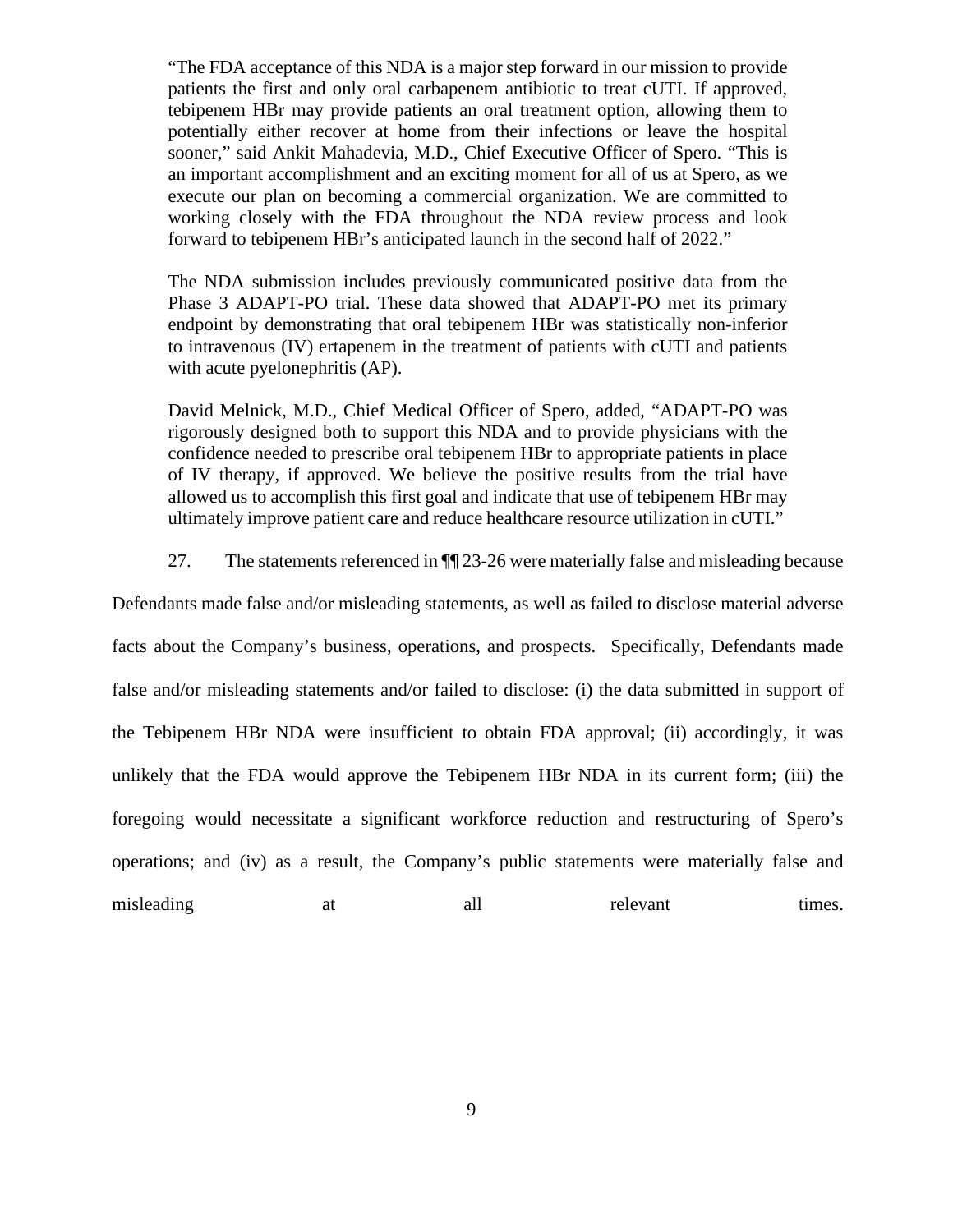## **The Truth Begins to Emerge**

28. On March 31, 2022, Spero issued a press release announcing the Company's fourth

quarter and fullyear 2021 financial results and providing an update regarding the Tebipenem HBr

NDA. Specifically, the press release stated, in relevant part:

The U.S. Food and Drug Administration (FDA) has notified Spero that, as part of its ongoing review of Spero's New Drug Application (NDA) for tebipenem HBr, it has identified deficiencies that preclude discussion of labeling and post-marketing requirements/commitments at this time. The FDA stated that the notification does not reflect a final decision on the information under review. Spero intends to work with the FDA to seek to resolve the deficiencies expeditiously.

The FDA previously assigned a Prescription Drug User Fee Act (PDUFA) goal action date of June 27, 2022, for completion of its review of the NDA, and initially targeted the midpoint of that review period to communicate proposed labeling and, if necessary, any post-marketing requirement and/or commitment requests to Spero. The Company noted that there are three months remaining before the PDUFA goal action date. Spero also has a late cycle review meeting scheduled with the FDA and expects to provide an update on or before its next earnings call in May 2022.

"We continue to have an active dialogue with the FDA," said Ankit Mahadevia, M.D., Chief Executive Officer of Spero. "We are focused on doing everything we can to address the deficiencies and, given how early in the review period the labeling discussions were originally scheduled, we believe there would be sufficient time to progress to labeling discussions within the existing PDUFA timeframe. However, we do not yet know the effect of this notification, if any, on our anticipated timelines or on the ultimate approval prospects of tebipenem HBr. We continue to prepare for an anticipated commercial launch of tebipenem HBr in the second half of 2022, as we work with the FDA. If approved by the FDA, we believe tebipenem HBr may offer healthcare providers, payers and patients an important oral antibiotic alternative to IV treatment for cUTI for patients with limited oral treatment options."

29. On this news, Spero's stock price fell \$1.59 per share, or 18.27%, to close at \$7.11

| per | share<br>. | on | April | 2022.<br>---- |
|-----|------------|----|-------|---------------|
|     |            |    |       |               |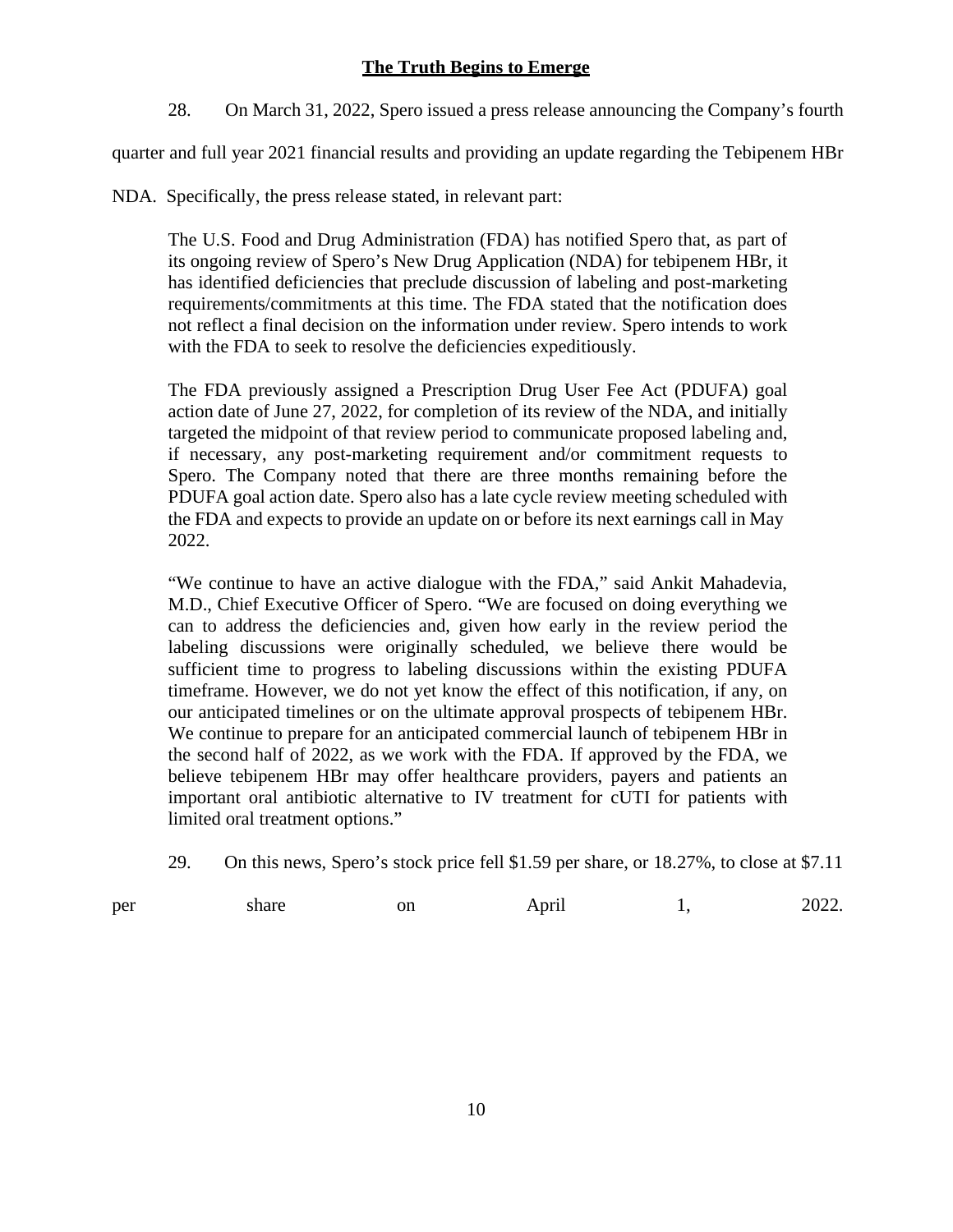### **The Truth Fully Emerges**

30. On May 3, 2022, Spero issued a press release entitled "Spero Therapeutics

Announces New Strategic Direction Focusing on Advancing Promising Clinical-Stage Pipeline."

The press release stated, in relevant part:

Spero [...] today announced that it will immediately defer current commercialization activities for tebipenem HBr based on feedback from a recent Late Cycle Meeting (LCM) with the U.S. Food and Drug Administration (FDA) regarding Spero's New Drug Application (NDA) for tebipenem HBr. Although the review is still ongoing and the FDA has not yet made any final determination regarding approvability, the discussion suggested that the data package may be insufficient to support approval during this review cycle, as described below.

In connection with this development, Spero announced that it is undertaking a reduction in its workforce by approximately 75% and a restructuring of its operations to reduce operating costs and reallocate resources towards the clinical development programs of SPR720 and SPR206, while continuing engagement with the FDA on the appropriate path forward for tebipenem HBr. Based on the anticipated cost-savings of this restructuring and other assumptions, Spero anticipates it will be able to fund its planned operating expenses and capital expenditure requirements pursuant to the priorities of its strategic refocusing through late 2023.

"We are disappointed that the FDA has identified substantive review issues, and we strongly believe that tebipenem HBr would offer healthcare providers, payers and patients an important oral antibiotic alternative to IV treatment for cUTI for patients with limited oral treatment options," said Ankit Mahadevia, M.D., Chief Executive Officer of Spero Therapeutics. "After careful consideration, and in light of the current FDA position, we have made the strategic decision to transition Spero's focus and resources to supporting the clinical development of our promising clinical-stage pipeline, including SPR720, aimed at treating nontuberculous mycobacterial lung disease, and SPR206, aimed at treating MDR gram negative bacterial infections. Further, we will continue to engage with the FDA on the appropriate path forward for tebipenem HBr. As a result, Spero will immediately refrain from investment in near-term commercialization activities for tebipenem HBr, and instead we will restructure our business to appropriately staff our new focus going forward. We believe these actions will help preserve the ongoing viability of tebipenem HBr's development program, enabling either eventual commercialization by Spero, or commercialization through potential partnership or other opportunities."

Dr. Mahadevia continued, "While this decision was difficult, we believe it is in the best interest of the company and its shareholders. The need for antibiotic resistance solutions is more pressing than ever before, and both SPR720 and SPR206 are in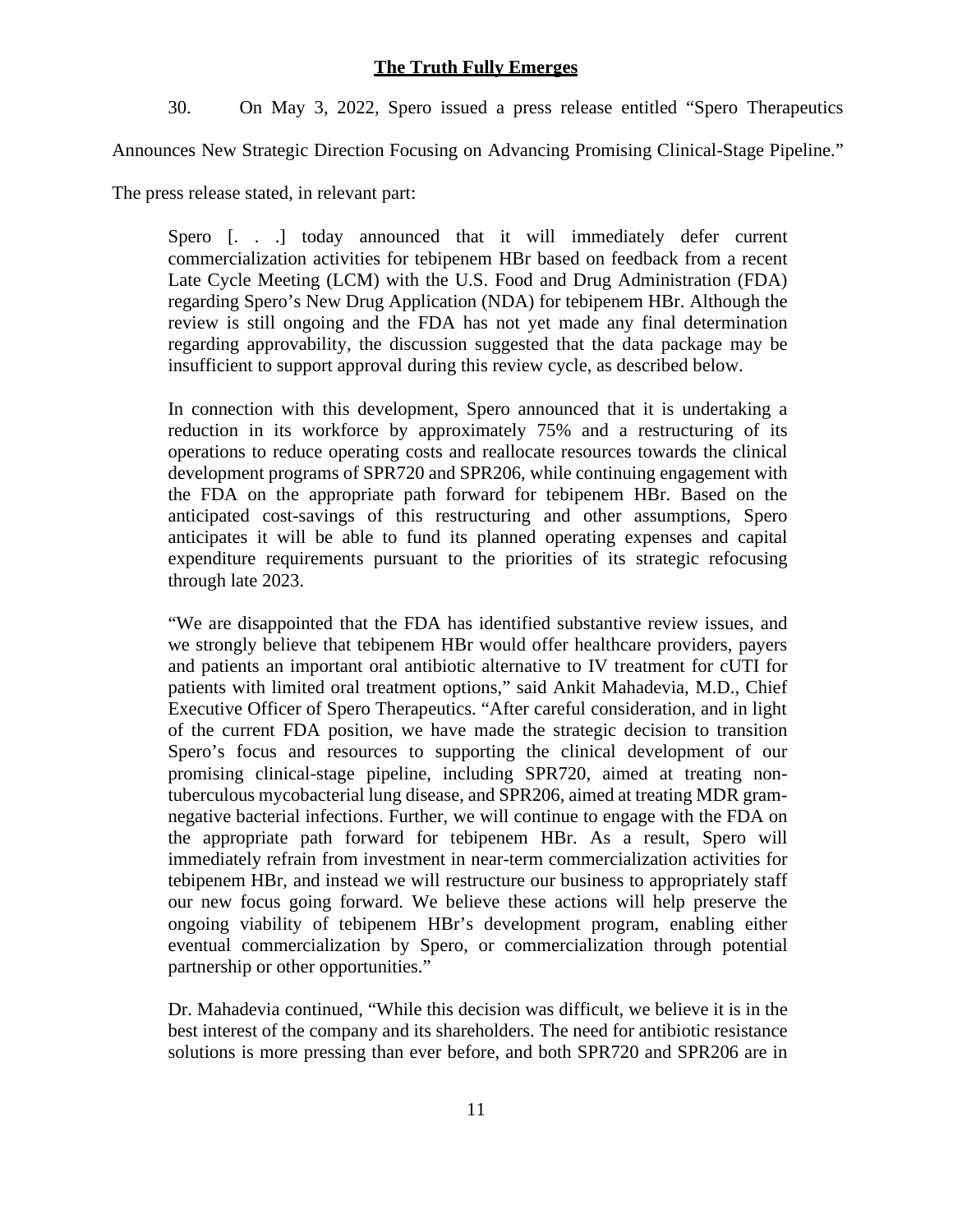clinical development stages and have shown promising results to date. SPR720's Phase 2 clinical hold was recently lifted, enabling its continued development as an oral therapy for non-tuberculosis mycobacterial infection, a debilitating, chronic disease. We are also very pleased with the ongoing development of SPR206 as a treatment for MDR gram-negative lung infections. Finally, we believe in the longterm potential of tebipenem HBr for patients with cUTI and look forward to engaging the FDA on the best path forward to approval."

"Spero is powered by incredibly hard-working and dedicated professionals who have made significant strides over the past year to bring the medicines in our pipeline forward and closer to patients. I would like to offer my heartfelt thanks to all our employees, especially those affected by today's announcement, for their contributions to Spero. We are committed to treating all impacted team members with fairness and respect, consistent with our culture, and to supporting them through this transition," concluded Dr. Mahadevia.

Tebipenem HBr has been granted Qualified Infectious Disease Product (QIDP), Fast Track and Priority Review designations for treatment of complicated urinary tract infection (cUTI), including acute pyelonephritis. The FDA set a Prescription Drug User Fee Act (PDUFA) target action date for June 27, 2022. On March 31, 2022, Spero announced that as part of the FDA's ongoing review of Spero's NDA for tebipenem HBr, the FDA had identified deficiencies that precluded the discussion of labeling and post-marketing requirements/commitments at such time. Spero's LCM with the FDA was in late April 2022.

In evaluating the efficacy of tebipenem HBr in the Phase 3 (ADAPT-PO) cUTI study, the FDA conducted a separate analysis of the microbiological intent-to-treat (micro-ITT) population, relative to the prespecified analysis as set forth in the previously submitted and reviewed protocol and statistical analysis plan for ADAPT-PO. The effect of this new analysis was to reduce the number of evaluable patients in the primary analysis population compared with those resulting from the trial's pre-specified micro-ITT population as outlined in the statistical analysis plan. As a result, the FDA considers that the pre-specified non-inferiority (NI) margin of -12.5% was not met. Spero is continuing its dialogue with the FDA, as the company seeks a pathway forward for potential approval of tebipenem HBr.

31. On this news, Spero's stock price fell \$3.24 per share, or 63.65%, to close at \$1.85

per share on May 3, 2022.

32. As a result of Defendants' wrongful acts and omissions, and the precipitous decline

in the market value of the Company's securities, Plaintiff and other Class members have suffered

significant losses and damages.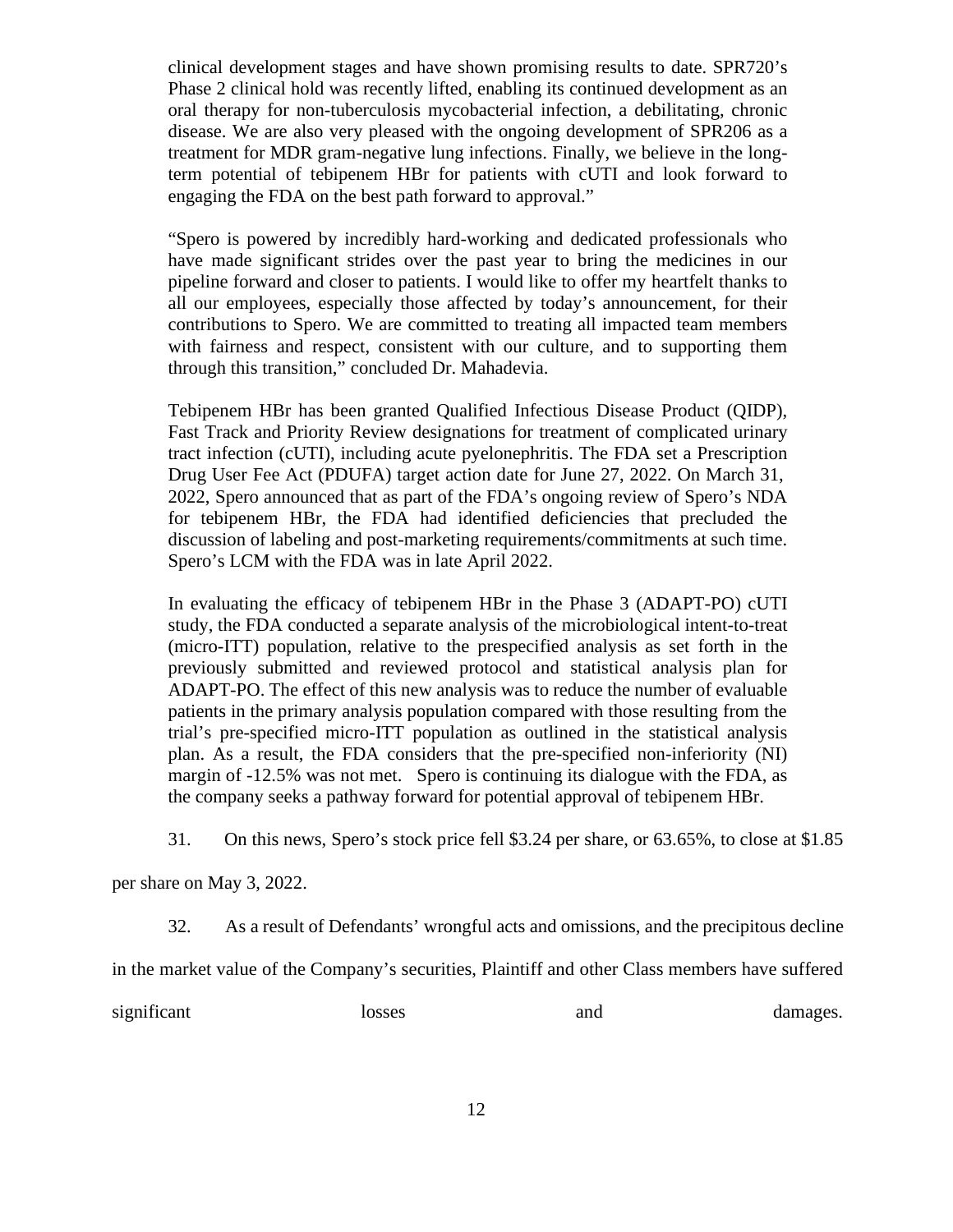### **PLAINTIFF'S CLASS ACTION ALLEGATIONS**

33. Plaintiff brings this action as a class action pursuant to Federal Rule of Civil Procedure 23(a) and (b)(3) on behalf of a Class, consisting of all those who purchased or otherwise acquired Spero securities during the Class Period (the "Class"); and were damaged upon the revelation of the alleged corrective disclosures. Excluded from the Class are Defendants herein, the officers and directors of the Company, at all relevant times, members of their immediate families and their legal representatives, heirs, successors or assigns and any entity in which Defendants have or had a controlling interest.

34. The members of the Class are so numerous that joinder of all members is impracticable. Throughout the Class Period, Spero securities were actively traded on the NASDAQ. While the exact number of Class members is unknown to Plaintiff at this time and can be ascertained only through appropriate discovery, Plaintiff believes that there are hundreds or thousands of members in the proposed Class. Record owners and other members of the Class may be identified from records maintained by Spero or its transfer agent and may be notified of the pendency of this action by mail, using the form of notice similar to that customarily used in securities class actions.

35. Plaintiff's claims are typical of the claims of the members of the Class as all members of the Class are similarly affected by Defendants' wrongful conduct in violation of federal law that is complained of herein.

36. Plaintiff will fairly and adequately protect the interests of the members of the Class and has retained counsel competent and experienced in class and securities litigation. Plaintiff has no interests antagonistic to or in conflict with those of the Class.

13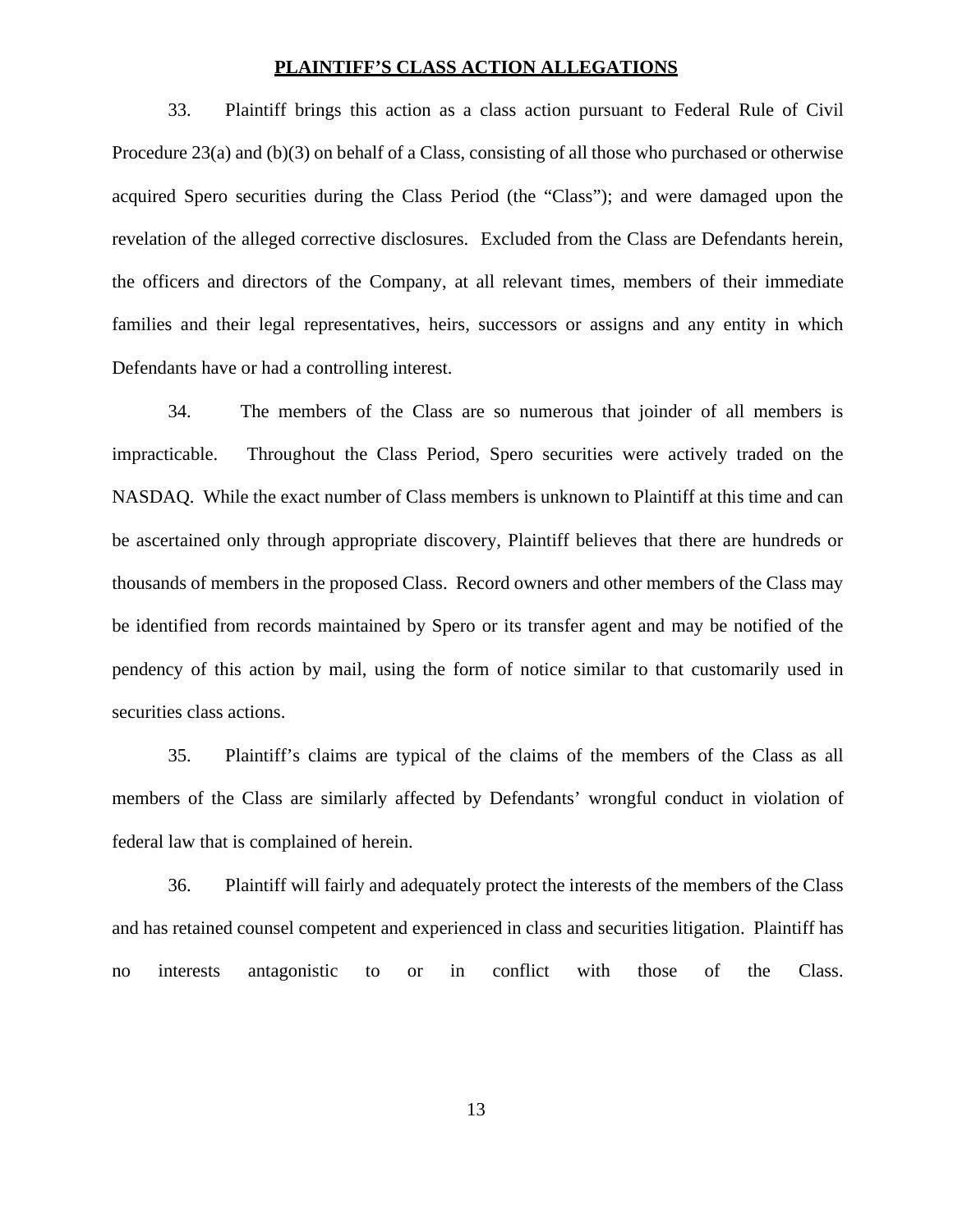37. Common questions of law and fact exist as to all members of the Class and predominate over any questions solely affecting individual members of the Class. Among the questions of law and fact common to the Class are:

- whether the federal securities laws were violated by Defendants' acts as alleged herein;
- whether statements made by Defendants to the investing public during the Class Period misrepresented material facts about the business, operations and management of Spero;
- whether the Individual Defendants caused Spero to issue false and misleading financial statements during the Class Period;
- whether Defendants acted knowingly or recklessly in issuing false and misleading financial statements;
- whether the prices of Spero securities during the Class Period were artificially inflated because of the Defendants' conduct complained of herein; and
- whether the members of the Class have sustained damages and, if so, what is the proper measure of damages.

38. A class action is superior to all other available methods for the fair and efficient adjudication of this controversy since joinder of all members is impracticable. Furthermore, as the damages suffered by individual Class members may be relatively small, the expense and burden of individual litigation make it impossible for members of the Class to individually redress the wrongs done to them. There will be no difficulty in the management of this action as a class action.

39. Plaintiff will rely, in part, upon the presumption of reliance established by the fraud on-the-market doctrine in that:

- Defendants made public misrepresentations or failed to disclose material facts during the Class Period;
- the omissions and misrepresentations were material;
- Spero securities are traded in an efficient market;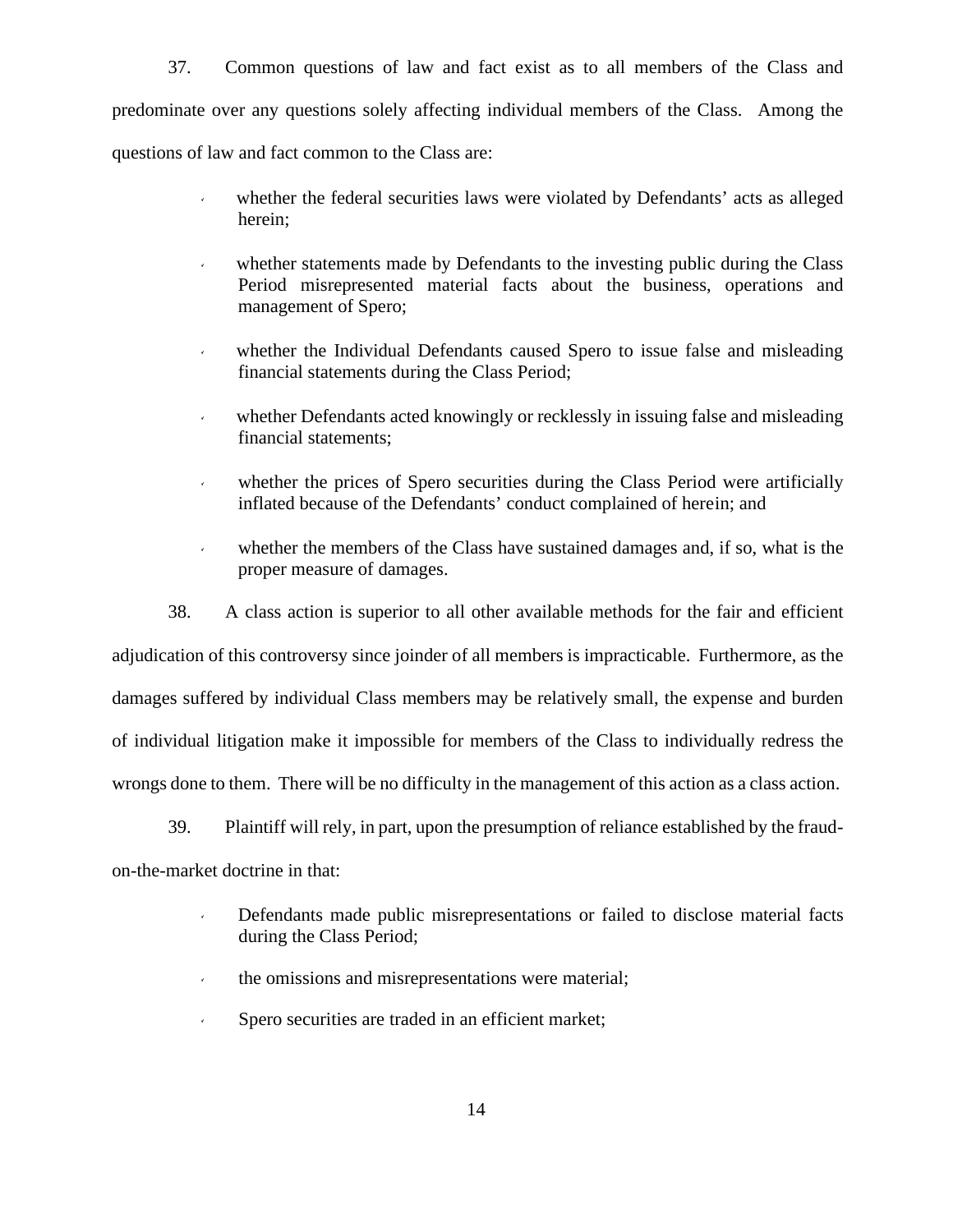- the Company's shares were liquid and traded with moderate to heavy volume during the Class Period;
- the Company traded on the NASDAQ and was covered by multiple analysts;
- the misrepresentations and omissions alleged would tend to induce a reasonable investor to misjudge the value of the Company's securities; and
- Plaintiff and members of the Class purchased, acquired and/or sold Spero securities between the time the Defendants failed to disclose or misrepresented material facts and the time the true facts were disclosed, without knowledge of the omitted or misrepresented facts.
- 40. Based upon the foregoing, Plaintiff and the members of the Class are entitled to a

presumption of reliance upon the integrity of the market.

41. Alternatively, Plaintiff and the members of the Class are entitled to the presumption

of reliance established by the Supreme Court in *Affiliated Ute Citizens of the State of Utah v.*

*United States*, 406 U.S. 128, 92 S. Ct. 2430 (1972), as Defendants omitted material information in

their Class Period statements in violation of a duty to disclose such information, as detailed above.

## **COUNT I**

## **(Violations of Section 10(b) of the Exchange Act and Rule 10b-5 Promulgated Thereunder Against All Defendants)**

42. Plaintiff repeats and re-alleges each and every allegation contained above as if fully set forth herein.

43. This Count is asserted against Defendants and is based upon Section 10(b) of the Exchange Act, 15 U.S.C. § 78j(b), and Rule 10b-5 promulgated thereunder by the SEC.

44. During the Class Period, Defendants engaged in a plan, scheme, conspiracy and course of conduct, pursuant to which they knowingly or recklessly engaged in acts, transactions, practices and courses of business which operated as a fraud and deceit upon Plaintiff and the other members of the Class; made various untrue statements of material facts and omitted to state material facts necessary in order to make the statements made, in light of the circumstances under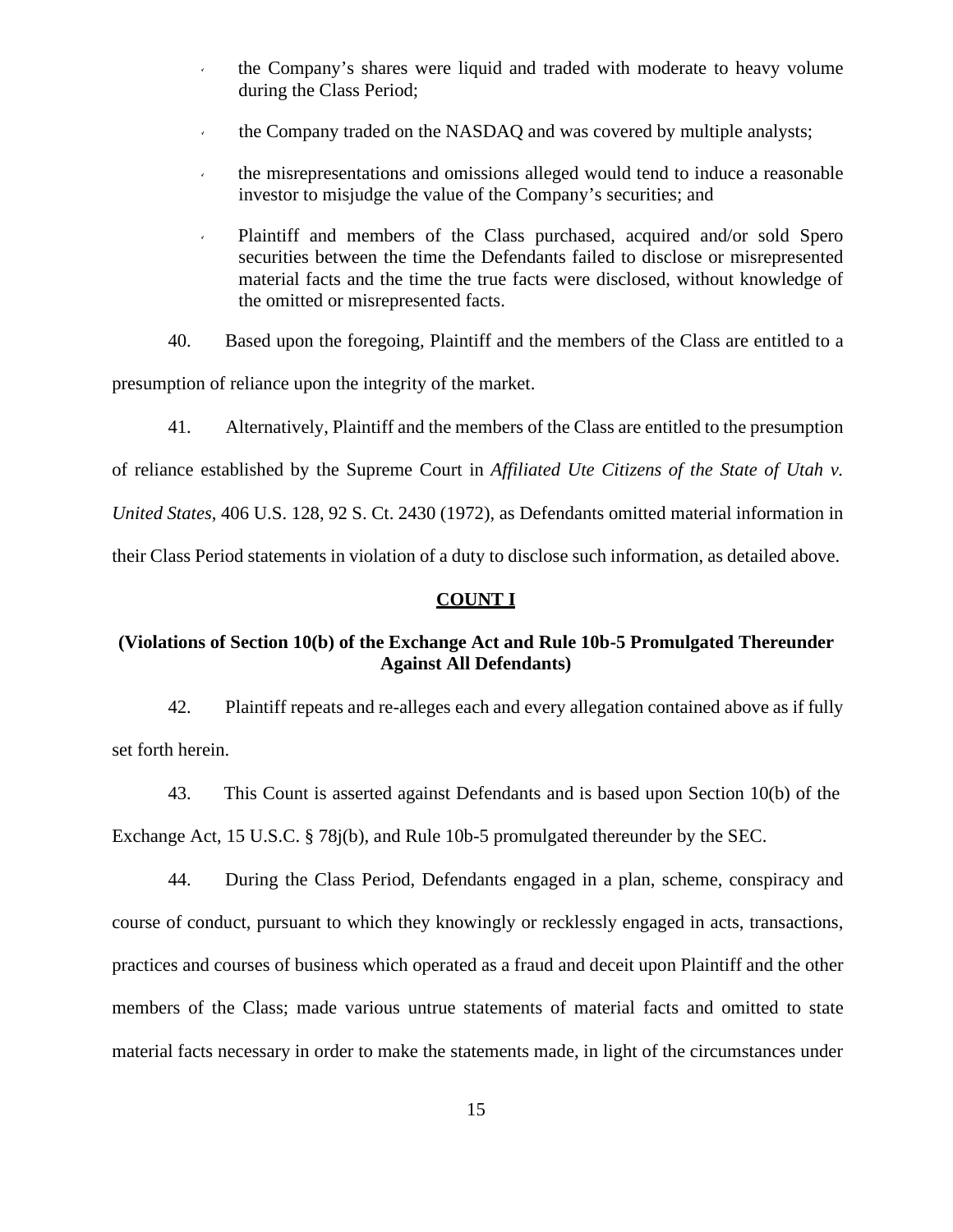which they were made, not misleading; and employed devices, schemes and artifices to defraud in connection with the purchase and sale of securities. Such scheme was intended to, and, throughout the Class Period, did: (i) deceive the investing public, including Plaintiff and other Class members, as alleged herein; (ii) artificially inflate and maintain the market price of Spero securities; and (iii) cause Plaintiff and other members of the Class to purchase or otherwise acquire Spero securities and options at artificially inflated prices. In furtherance of this unlawful scheme, plan and course of conduct, Defendants, and each of them, took the actions set forth herein.

45. Pursuant to the above plan, scheme, conspiracy and course of conduct, each of the Defendants participated directly or indirectly in the preparation and/or issuance of the quarterly and annual reports, SEC filings, press releases and other statements and documents described above, including statements made to securities analysts and the media that were designed to influence the market for Spero securities. Such reports, filings, releases and statements were materially false and misleading in that they failed to disclose material adverse information and misrepresented the truth about Spero's finances and business prospects.

46. By virtue of their positions at Spero, Defendants had actual knowledge of the materially false and misleading statements and material omissions alleged herein and intended thereby to deceive Plaintiff and the other members of the Class, or, in the alternative, Defendants acted with reckless disregard for the truth in that they failed or refused to ascertain and disclose such facts as would reveal the materially false and misleading nature of the statements made, although such facts were readily available to Defendants. Said acts and omissions of Defendants were committed willfully or with reckless disregard for the truth. In addition, each Defendant knew or recklessly disregarded that material facts were being misrepresented or omitted as described above.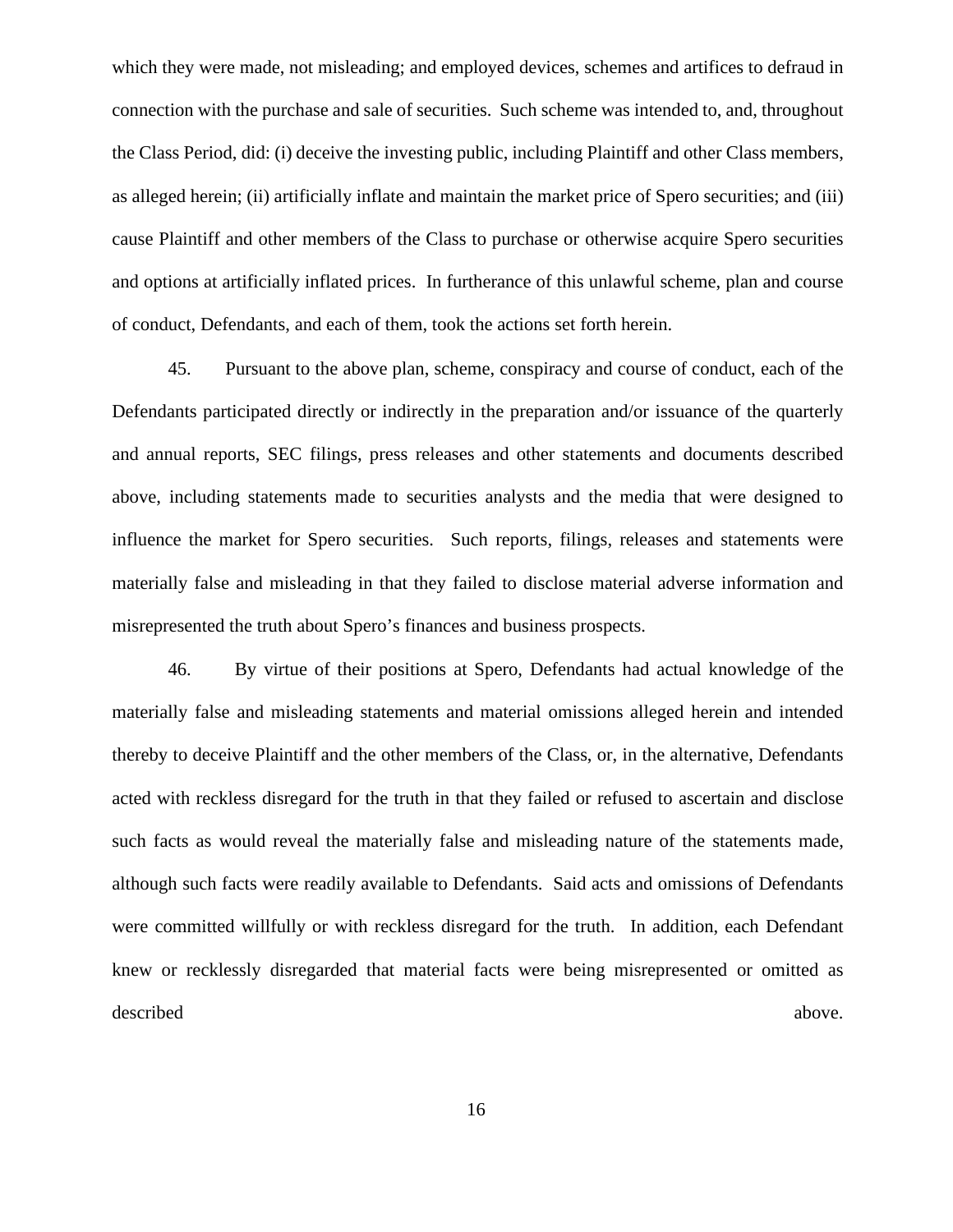47. Information showing that Defendants acted knowingly or with reckless disregard for the truth is peculiarly within Defendants' knowledge and control. As the senior managers and/or directors of Spero, the Individual Defendants had knowledge of the details of Spero's internal affairs.

48. The Individual Defendants are liable both directly and indirectly for the wrongs complained of herein. Because of their positions of control and authority, the Individual Defendants were able to and did, directly or indirectly, control the content of the statements of Spero. As officers and/or directors of a publicly-held company, the Individual Defendants had a duty to disseminate timely, accurate, and truthful information with respect to Spero's businesses, operations, future financial condition and future prospects. As a result of the dissemination of the aforementioned false and misleading reports, releases and public statements, the market price of Spero securities was artificially inflated throughout the Class Period. In ignorance of the adverse facts concerning Spero's business and financial condition which were concealed by Defendants, Plaintiff and the other members of the Class purchased or otherwise acquired Spero securities at artificially inflated prices and relied upon the price of the securities, the integrity of the market for the securities and/or upon statements disseminated by Defendants, and were damaged thereby.

49. During the Class Period, Spero securities were traded on an active and efficient market. Plaintiff and the other members of the Class, relying on the materially false and misleading statements described herein, which the Defendants made, issued or caused to be disseminated, or relying upon the integrity of the market, purchased or otherwise acquired shares of Spero securities at prices artificially inflated by Defendants' wrongful conduct. Had Plaintiff and the other members of the Class known the truth, they would not have purchased or otherwise acquired said securities, or would not have purchased or otherwise acquired them at the inflated prices that were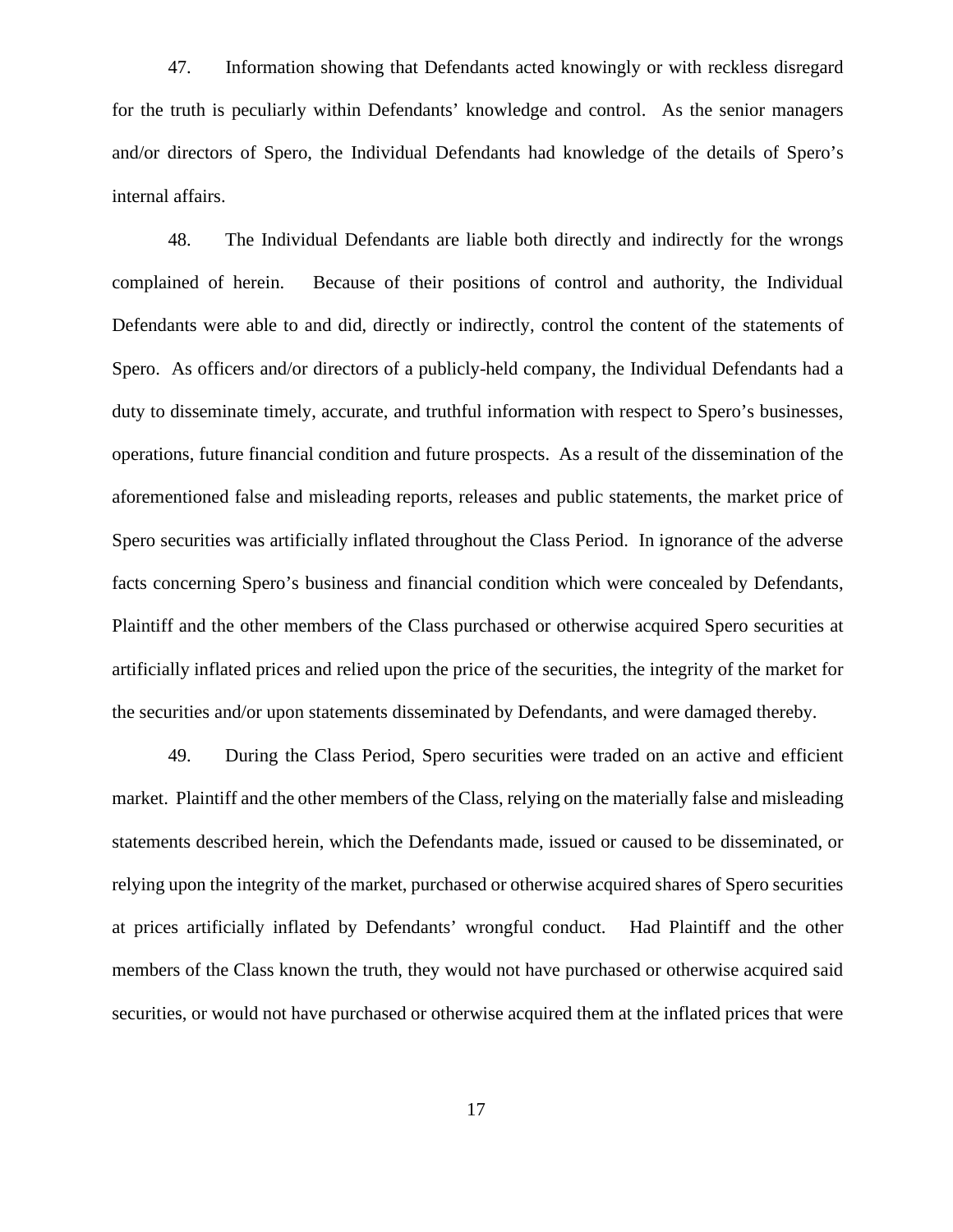paid. At the time of the purchases and/or acquisitions by Plaintiff and the Class, the true value of Spero securities was substantially lower than the prices paid by Plaintiff and the other members of the Class. The market price of Spero securities declined sharply upon public disclosure of the facts alleged herein to the injury of Plaintiff and Class members.

50. By reason of the conduct alleged herein, Defendants knowingly or recklessly, directly or indirectly, have violated Section 10(b) of the Exchange Act and Rule 10b-5 promulgated thereunder.

51. As a direct and proximate result of Defendants' wrongful conduct, Plaintiff and the other members of the Class suffered damages in connection with their respective purchases, acquisitions and sales of the Company's securities during the Class Period, upon the disclosure that the Company had been disseminating misrepresented financial statements to the investing public.

### **COUNT II**

### **(Violations of Section 20(a) of the Exchange Act Against the Individual Defendants)**

52. Plaintiff repeats and re-alleges each and every allegation contained in the foregoing paragraphs as if fully set forth herein.

53. During the Class Period, the Individual Defendants participated in the operation and management of Spero, and conducted and participated, directly and indirectly, in the conduct of Spero's business affairs. Because of their senior positions, they knew the adverse non-public information about Spero's misstatement of income and expenses and false financial statements.

54. As officers and/or directors of a publicly owned company, the Individual Defendants had a duty to disseminate accurate and truthful information with respect to Spero's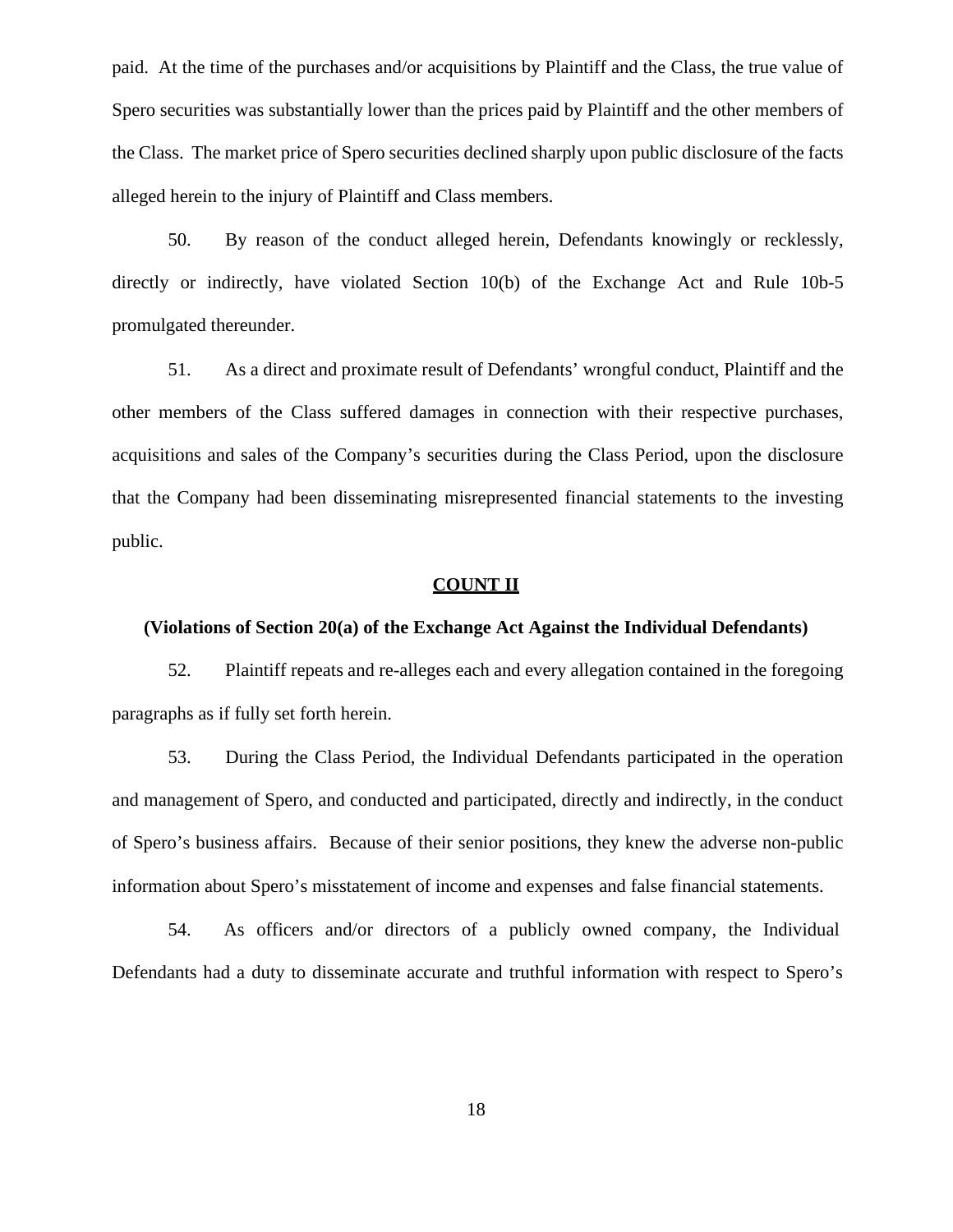financial condition and results of operations, and to correct promptly any public statements issued by Spero which had become materially false or misleading.

55. Because of their positions of control and authority as senior officers, the Individual Defendants were able to, and did, control the contents of the various reports, press releases and public filings which Spero disseminated in the marketplace during the Class Period concerning Spero's results of operations. Throughout the Class Period, the Individual Defendants exercised their power and authority to cause Spero to engage in the wrongful acts complained of herein. The Individual Defendants, therefore, were "controlling persons" of Spero within the meaning of Section 20(a) of the Exchange Act. In this capacity, they participated in the unlawful conduct alleged which artificially inflated the market price of Spero securities.

56. Each of the Individual Defendants, therefore, acted as a controlling person of Spero. By reason of their senior management positions and/or being directors of Spero, each of the Individual Defendants had the power to direct the actions of, and exercised the same to cause, Spero to engage in the unlawful acts and conduct complained of herein. Each of the Individual Defendants exercised control over the general operations of Spero and possessed the power to control the specific activities which comprise the primary violations about which Plaintiff and the other members of the Class complain.

57. By reason of the above conduct, the Individual Defendants are liable pursuant to Section 20(a) of the Exchange Act for the violations committed by Spero.

## **PRAYER FOR RELIEF**

**WHEREFORE**, Plaintiff demands judgment against Defendants as follows:

A. Determining that the instant action may be maintained as a class action under Rule 23 of the Federal Rules of Civil Procedure, and certifying Plaintiff as the Class representative;